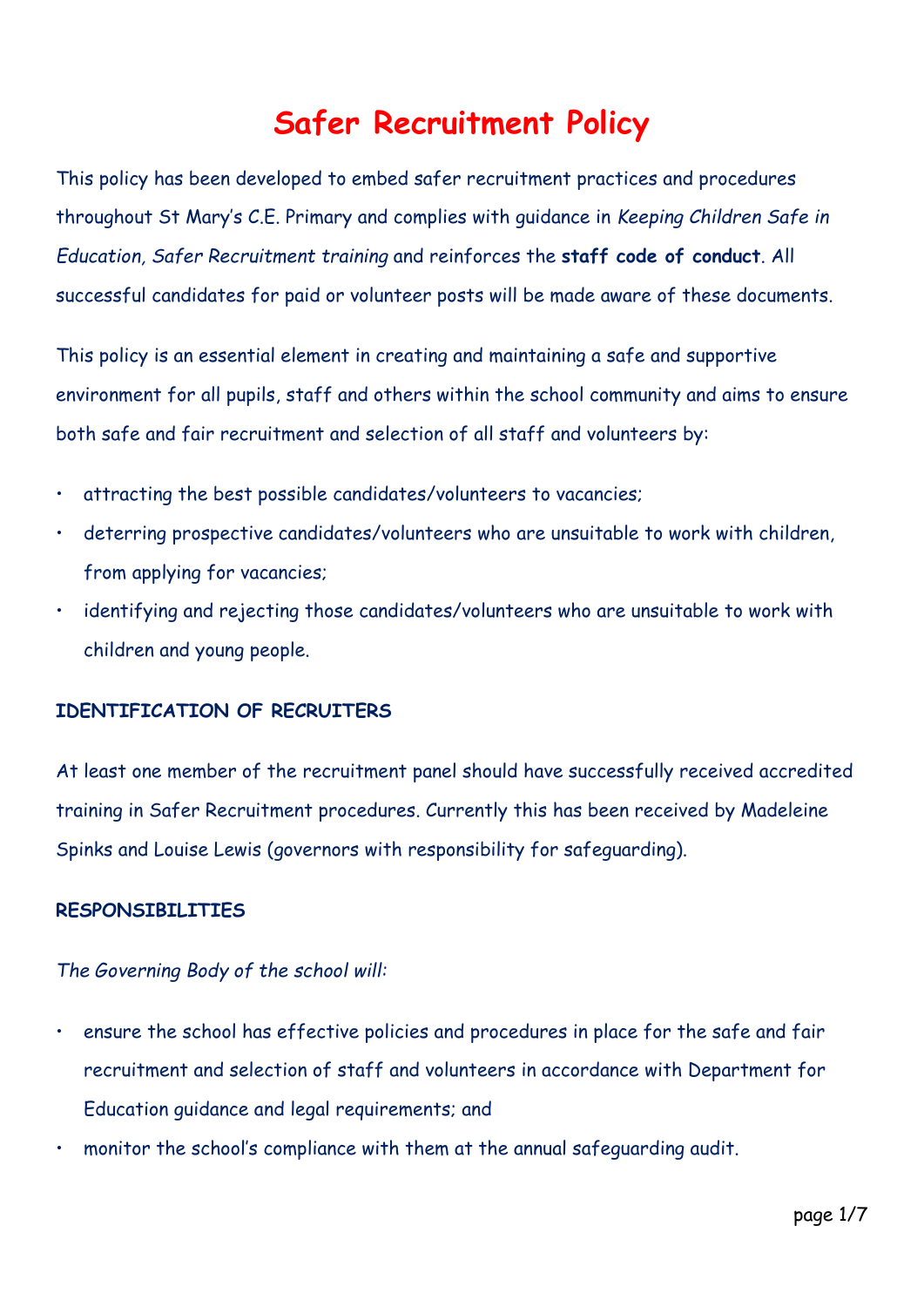- ensure that the school operates safe and fair recruitment and selection procedures which are regularly reviewed and updated to reflect any changes to guidance;
- ensure that all appropriate checks have been carried out on staff and volunteers in the school;
- monitor any contractors and agencies compliance with this document; and
- promote the safety and well-being of children and young people at every stage of this process.

## **INVITING APPLICATIONS**

Advertisements for posts, paid or unpaid, will include the following statement: *St Mary's C.E. Primary is committed to safeguarding children and young people and expects all staff and volunteers to share this commitment. All post holders are subject to a satisfactory enhanced Disclosure and Barring Service check."*

All applicants will receive an application form, job description and person specification (including selection methods) and a link to the school's safeguarding and child protection policy on the school website.

Prospective applicants must complete, in full, and return a signed application form. CVs alone must never be accepted as part of the application process.

Incomplete application forms must be returned to the applicant where the deadline for completed forms has not passed. Candidates submitting an application form via e-mail will be asked to sign the form application form if called for interview. A curriculum vitae will not be accepted in place of a completed application form.

## **SHORT-LISTING AND REFERENCES**

- Candidates will be short listed against the person specification for the post.
- **References:** Two references, one of which must be from the applicant's current/most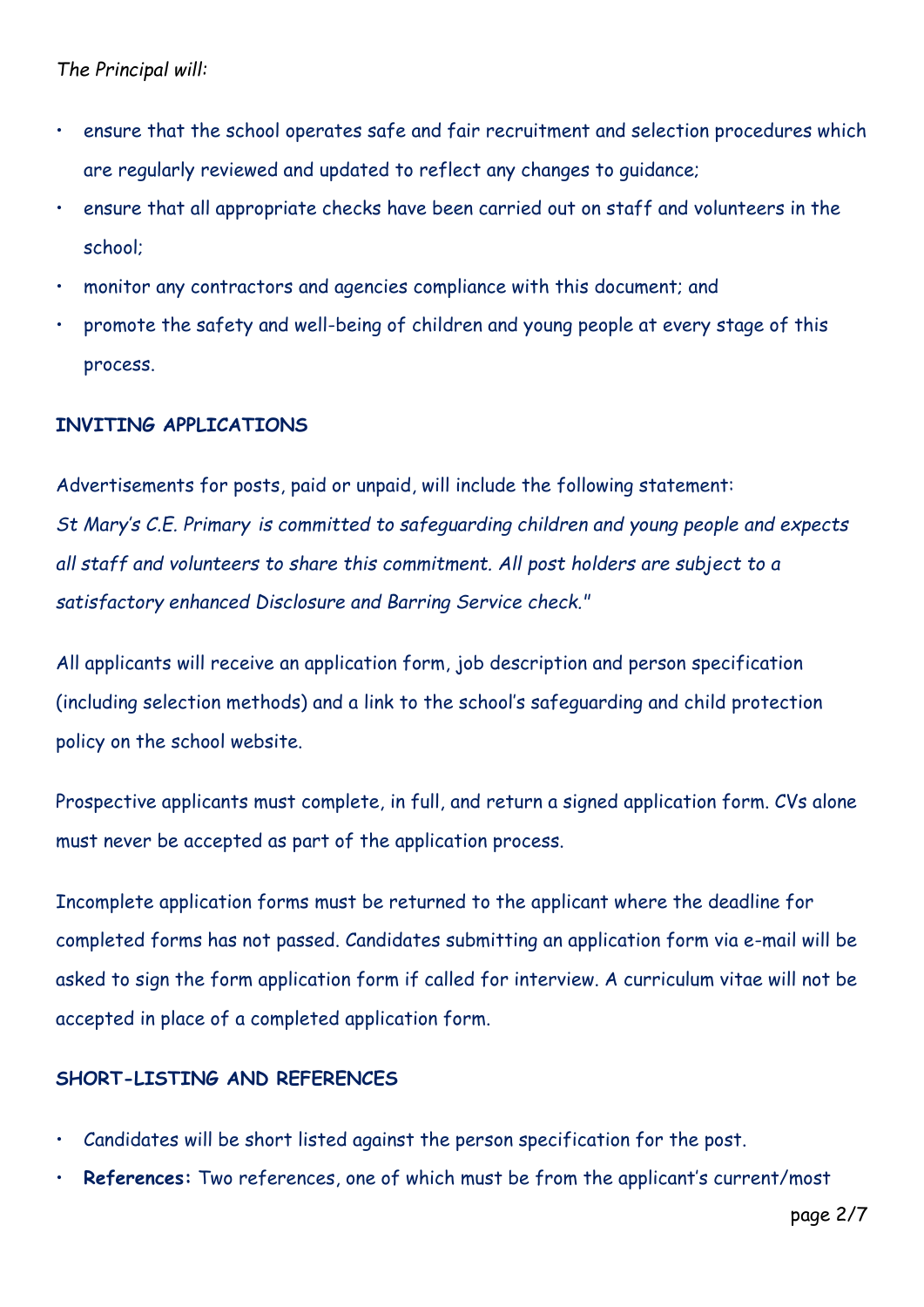recent employer, will be taken up before the selection stage so that any discrepancies may be probed during interview. References will be sought directly from the referee, and where necessary, will be contacted to clarify any anomalies or discrepancies. Detailed written records will be kept of such exchanges. Where necessary, previous employers who have not been named as referees may be contacted in order to clarify any such anomalies or discrepancies. Referees will be asked specific questions about the following:

- o The candidate's suitability to work with children and young people.
- o Any disciplinary warnings, including time-expired warnings, relating to the safeguarding of children and young people.
- o The candidate's suitability for the post.
- o Applicants current position and salary.
- o Disciplinary record.

## **INVITATION TO INTERVIEW**

Candidates called to interview will receive:

- A letter confirming the interview date and time and names of the panel members
- Details of the selection techniques and any tasks to be undertaken as part of the interview process
- Requirement to bring certificates of qualifications, recent relevant training, identity and proof to work in the UK.

## **THE SELECTION PROCESS**

Selection techniques will be determined by the nature and duties of the post, but all vacancies will require a face-to-face interview of short-listed candidates.

Candidates will be required to:

• Explain satisfactorily any anomalies or discrepancies in the information available to the panel, particularly gaps in employment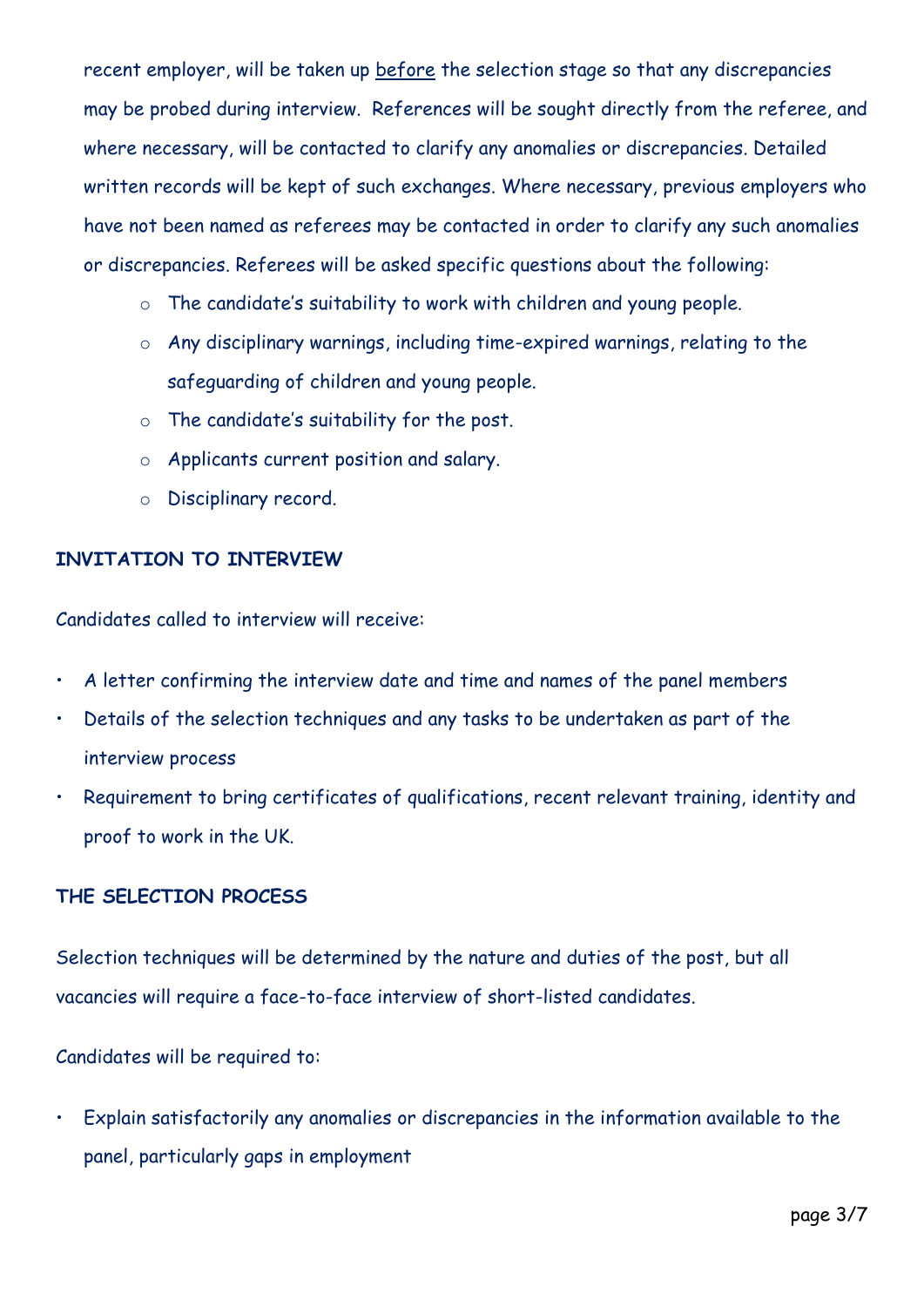- Declare any information that is likely to appear on the DBS disclosure.
- Demonstrate their ability to safeguard and protect the welfare of children and young people.

## **PRE-EMPLOYMENT CHECKS**

When appointing new staff, we will:

- Verify their identity (passport, driver's licence, see gov.uk website too)
- Verify their right to work in the UK (passport)
- Verify their professional qualifications, as appropriate (certificates etc).
- Obtain (via the applicant) an enhanced Disclosure and Barring Service (DBS) certificate including barred list information for those who will be engaging in regulated activity. We will not keep a copy of this for longer than 6 months. **Regulated activity** means someone:
	- o Responsible, on a regular basis in a school or college, for teaching, training, instructing, caring for or supervising children; or
	- o Who will carry out paid, or unsupervised unpaid, work regularly in a school or college where that work provides an opportunity for contact with children; or
	- o Who will provide intimate or personal care or overnight care, even if this happens only once and regardless of whether they are supervised or not
- Obtain a separate barred list check if they will start work in regulated activity before the DBS certificate is available.
- Ensure they are not subject to a prohibition order if they are employed to be a teacher
- We will ensure that appropriate checks are carried out to ensure that individuals are not disqualified under the 2018 Childcare Disqualification Regulations and Childcare Act 2006. Where we take a decision that an individual falls outside of the scope of these regulations and we do not carry out such checks, we will retain a record of our assessment on the individual's personnel file. This will include our evaluation of any risks and control measures put in place, and any advice sought.
- Verify their mental and physical fitness to carry out the responsibilities of the job (reference and interview questions).
- Check that candidates taking up a management position are not subject to a prohibition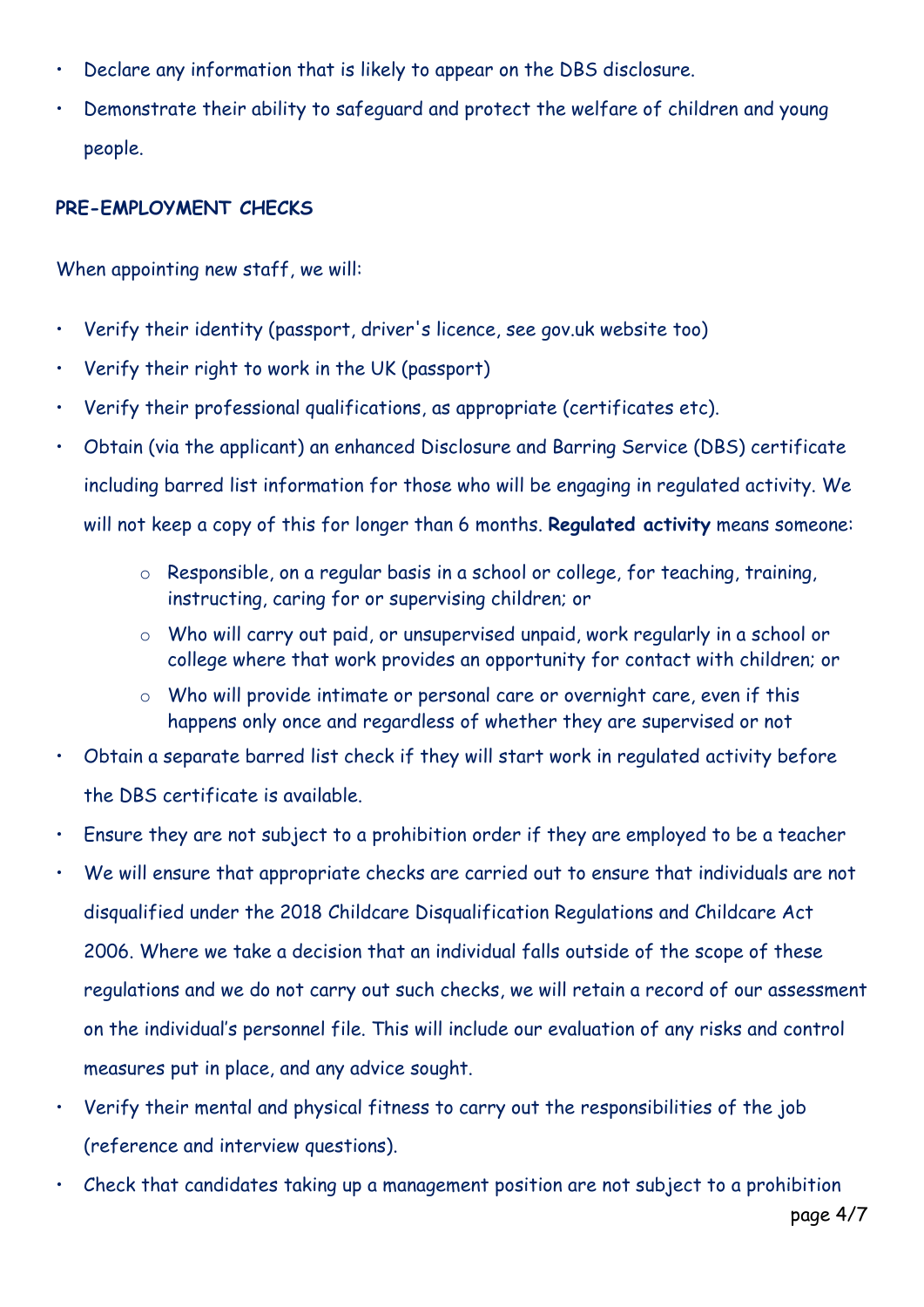from management (section 128) direction made by the secretary of state

If relevant, carry out further additional checks, who have lived or worked outside of the UK, including any teacher sanctions or restrictions imposed by a European Economic Area professional regulating authority, and criminal records checks or their equivalent.

All checks will be confirmed in writing, documented and retained in the personnel file, recorded on the school's **Single Central Record** and followed up if they are unsatisfactory or if there are any discrepancies in the information received. Information about criminal records is sensitive personal data and should be stored securely and only shared with those who need to know (recruitment panel).

**Employment will commence subject to all checks and procedures being satisfactorily completed.**

#### **INDUCTION**

All staff and volunteers who are new to the school will receive information on the school's safeguarding and child protection policy and procedures and other policies on safe working practices as part of their induction training. All successful candidates will undergo a period of monitoring and will meet regularly with their line manager and supervisor and attend any appropriate training.

#### **SUPPLY STAFF**

**St Mary's primary** will only use those agencies which conduct pre-employment checks, particularly on their suitability to work with children. **St Mary's primary** will carry out identity checks when the individual arrives at school.

#### **PERIPATETIC STAFF**

**St Mary's primary** will require that all necessary checks and DBS requirements have been satisfactorily completed for peripatetic staff.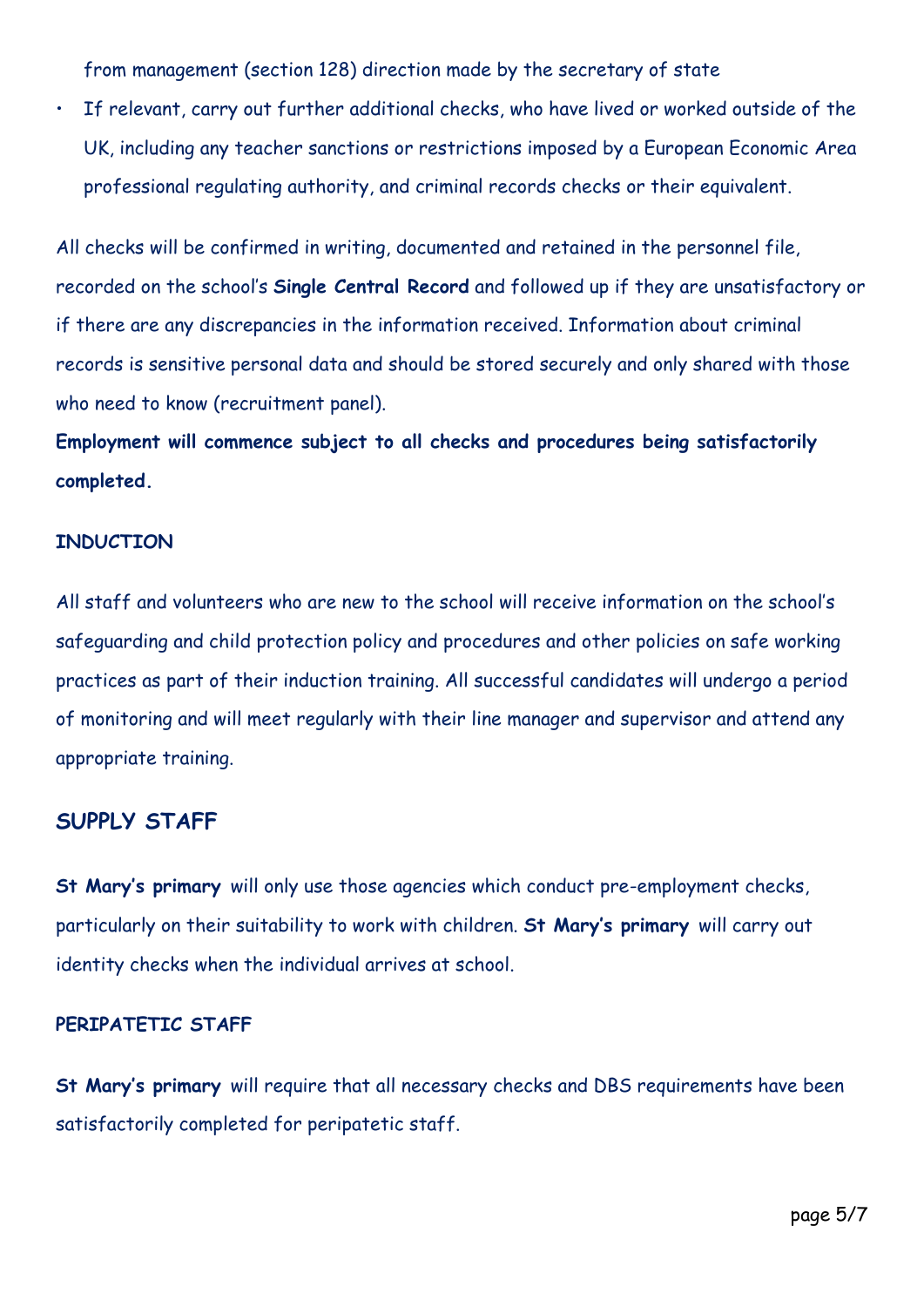# **VOLUNTEER STAFF**

We will:

- Never leave an unchecked volunteer unsupervised or allow them to work in regulated activity.
- Obtain an enhanced DBS check with barred list information for all volunteers who are new to working in regulated activity.
- Carry out a risk assessment when deciding whether to seek an enhanced dBS check without barred list information for any volunteers not engaging in regulated activity and retain a record of this.

# **GOVERNORS & BOARD MEMBERS**

All governors will have an enhanced DBS check without barred list information and with barred list information if working in regulated activity. The chair of governors will have their DBS check countersigned by the secretary of state.

All board members and governors will have:

- A section 128 check (to check prohibition on participation in management)
- Identify
- Right to work in the UK or other checks deemed necessary if they have lived or worked outside the UK.

## **Useful contact details:**

- **Multi Agency Safeguarding Hub (MASH):** 01432 260800 Secure email: cypd@herefordshire.gcsx.gov.uk
- **Local Community Police Officer** Jo Ellis: 07977098394
- **Local Authority Designated Officer (LADO):** 01432 260554.

Date Implemented: February 2021 Approved by: Madeleine Spinks (Chair of Governors) Person Responsible: Peter Kyles (Principal)